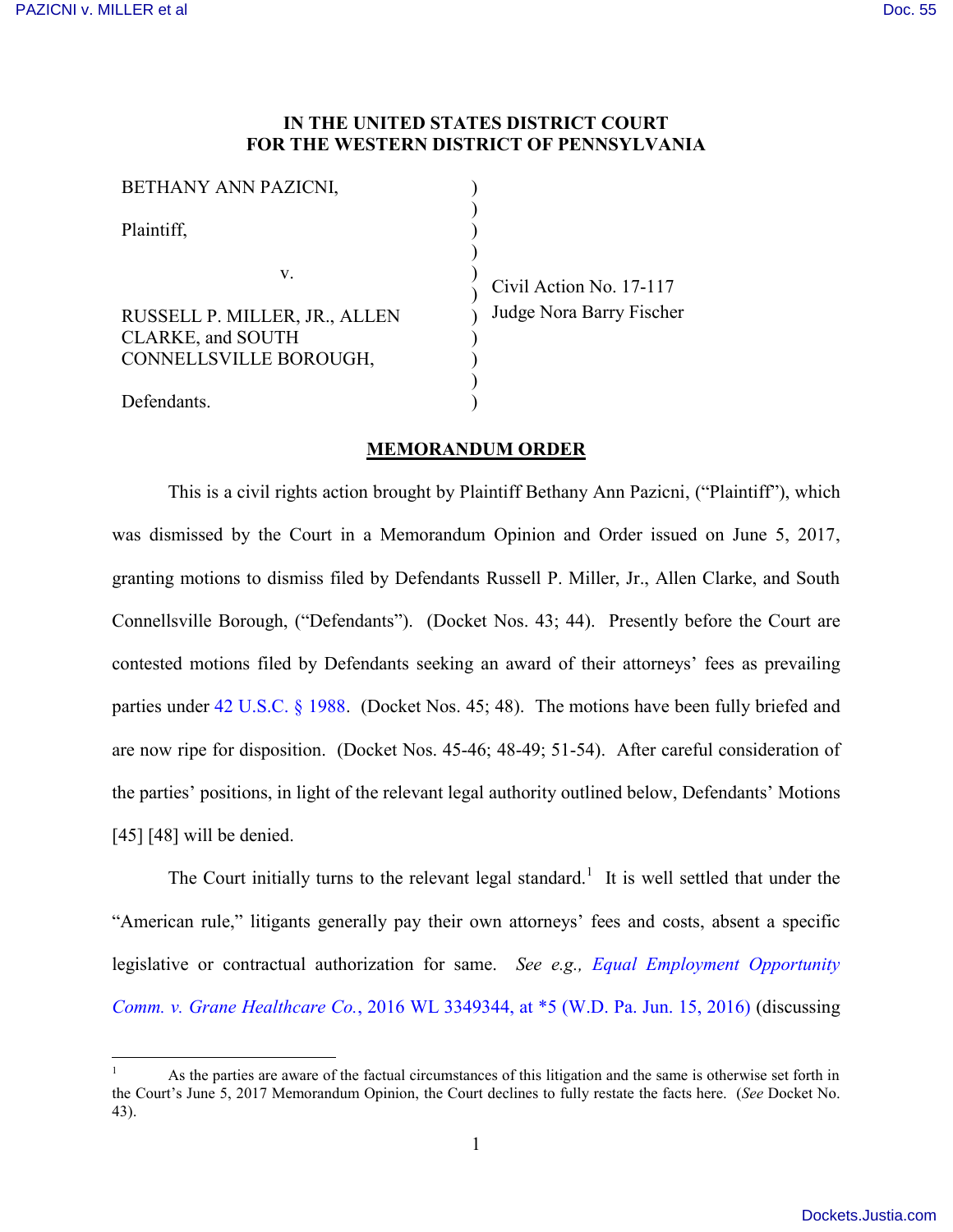statutory exceptions to American rule); *[Rosser Intern., Inc. v. Walter P. Moore & Assoc., Inc.](http://www.westlaw.com/Find/default.wl?rs=kmfn4.8&vr=2.0&kmvr=2.6&FindType=Y&DB=0000999&serialnum=2031233899&kmsource=da3.0)*, [2013 WL 3989437, at \\*14 \(W.D. Pa. Aug. 2, 2013\)](http://www.westlaw.com/Find/default.wl?rs=kmfn4.8&vr=2.0&kmvr=2.6&FindType=Y&DB=0000999&serialnum=2031233899&kmsource=da3.0) (discussing contractual agreements shifting fees as exceptions to American rule). One such exception is [42 U.S.C. § 1988,](http://www.westlaw.com/Find/default.wl?rs=kmfn4.8&vr=2.0&kmvr=2.6&FindType=L&DB=1000546&DocName=42USCAS1988&kmsource=da3.0) pursuant to which "a court has discretion to 'allow the prevailing party, other than the United States, a reasonable attorney's fee' in a civil rights lawsuit filed under [42 U.S.C. § 1983](http://www.westlaw.com/Find/default.wl?rs=kmfn4.8&vr=2.0&kmvr=2.6&FindType=L&DB=1000546&DocName=42USCAS1983&kmsource=da3.0)." *[James v. City of Boise,](http://www.westlaw.com/Find/default.wl?rs=kmfn4.8&vr=2.0&kmvr=2.6&FindType=Y&DB=0000708&serialnum=2038150545&kmsource=da3.0)  Idaho*[, 136 S. Ct. 685, 686, 193 L. Ed. 2d 694 \(2016\)](http://www.westlaw.com/Find/default.wl?rs=kmfn4.8&vr=2.0&kmvr=2.6&FindType=Y&DB=0000708&serialnum=2038150545&kmsource=da3.0) (quoting 42 U.S.C. § 1988). While either plaintiffs or defendants may qualify as prevailing parties, the Supreme Court of the United States has "interpreted § 1988 to permit a prevailing defendant in such a suit to recover fees only if 'the plaintiff's action was frivolous, unreasonable, or without foundation." *[Id.](http://www.westlaw.com/Find/default.wl?rs=kmfn4.8&vr=2.0&kmvr=2.6&FindType=Y&DB=0000708&serialnum=2038150545&kmsource=da3.0)* (quoting *Hughes v. Rowe*[, 449 U.S. 5, 101 S.Ct. 173, 66 L.Ed.2d 163 \(1980\)](http://www.westlaw.com/Find/default.wl?rs=kmfn4.8&vr=2.0&kmvr=2.6&FindType=Y&DB=0000780&serialnum=1980145644&kmsource=da3.0) (per curiam)). The United States Court of Appeals for the Third Circuit noted that this is a "stringent" standard and that "[a]ttorney's fees for prevailing defendants under this standard are 'not routine, but are to be only sparingly awarded.'" *[Raab v. City of Ocean City, New Jersey](http://www.westlaw.com/Find/default.wl?rs=kmfn4.8&vr=2.0&kmvr=2.6&FindType=Y&DB=0000506&serialnum=2039584788&kmsource=da3.0)*, 833 F.3d 286, 297 (3d Cir. 2016) (quoting *Quiroga v. Hasbro, Inc.*[, 934 F.2d 497, 503 \(3d Cir. 1991\)\)](http://www.westlaw.com/Find/default.wl?rs=kmfn4.8&vr=2.0&kmvr=2.6&FindType=Y&DB=0000350&serialnum=1991105659&kmsource=da3.0). The Court of Appeals also:

> identified several factors relevant to determining whether an award of attorneys' fees is appropriate, including: whether the plaintiff established a prima facie case; whether the defendant offered to settle; whether the trial court dismissed the case prior to trial; whether the case involved an issue of first impression; whether the controversy was based sufficiently upon a real threat of injury to the plaintiff; and whether the trial court found that the suit was frivolous.

*[Ullman v. Superior Court of Pennsylvania](http://www.westlaw.com/Find/default.wl?rs=kmfn4.8&vr=2.0&kmvr=2.6&FindType=Y&DB=0006538&serialnum=2035539179&kmsource=da3.0)*, 603 F. App'x 77, 80 (3d Cir. 2015), *cert. denied*, [136](http://www.westlaw.com/Find/default.wl?rs=kmfn4.8&vr=2.0&kmvr=2.6&FindType=Y&DB=0000708&serialnum=2036639236&kmsource=da3.0)  [S. Ct. 180, 193 L. Ed. 2d](http://www.westlaw.com/Find/default.wl?rs=kmfn4.8&vr=2.0&kmvr=2.6&FindType=Y&DB=0000708&serialnum=2036639236&kmsource=da3.0) 144 (2015) (citing *[Barnes Found. v. Twp. of Lower Merion](http://www.westlaw.com/Find/default.wl?rs=kmfn4.8&vr=2.0&kmvr=2.6&FindType=Y&DB=0000506&serialnum=2001192260&kmsource=da3.0)*, 242 F.3d [151, 158 \(3d Cir. 2001\)\)](http://www.westlaw.com/Find/default.wl?rs=kmfn4.8&vr=2.0&kmvr=2.6&FindType=Y&DB=0000506&serialnum=2001192260&kmsource=da3.0). These factors are to be viewed as "merely guidelines, not strict rules" and the ultimate determination of whether to award fees to a prevailing defendant must be made on a case-by-case basis. *Barnes Found.*[, 242 F.3d at 158.](http://www.westlaw.com/Find/default.wl?rs=kmfn4.8&vr=2.0&kmvr=2.6&FindType=Y&DB=0000506&serialnum=2001192260&kmsource=da3.0)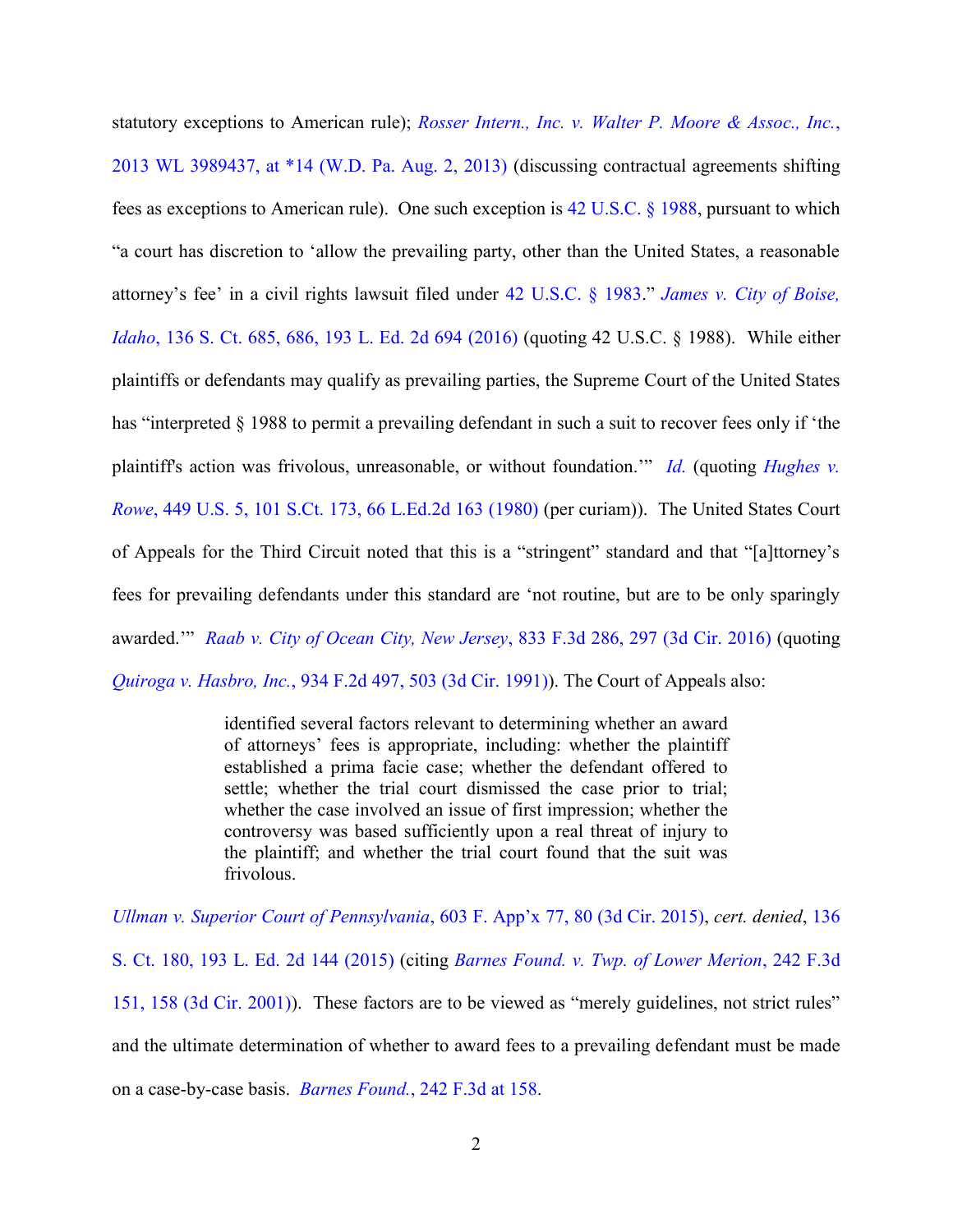In this Court's estimation, a fair weighing of the aforementioned factors demonstrates that Defendants have not met their burden to justify the imposition of attorneys' fees pursuant to § 1988. *Barnes Found.*[, 242 F.3d at 158.](http://www.westlaw.com/Find/default.wl?rs=kmfn4.8&vr=2.0&kmvr=2.6&FindType=Y&DB=0000506&serialnum=2001192260&kmsource=da3.0) With that said, several of those factors weigh in Defendants' favor. To this end, Plaintiff's federal claims were all dismissed, with prejudice, and the entire case was dismissed prior to trial on the merits. (Docket Nos. 43, 44). However, "[t]he fact that a plaintiff may ultimately lose [her] case is not in itself a sufficient justification for the assessment of fees," *Raab*[, 833 F.3d at 297](http://www.westlaw.com/Find/default.wl?rs=kmfn4.8&vr=2.0&kmvr=2.6&FindType=Y&DB=0000506&serialnum=2039584788&kmsource=da3.0) (quoting *Hughes*[, 449 U.S. at 14, 101 S.Ct. 173\)](http://www.westlaw.com/Find/default.wl?rs=kmfn4.8&vr=2.0&kmvr=2.6&FindType=Y&DB=0000780&serialnum=1980145644&kmsource=da3.0)), and Plaintiff's state law claim of intentional infliction of emotional distress was dismissed, without prejudice, to be refiled in state court. (*See* Docket Nos. 43, 44). Defendants also did not make a settlement offer which supports their pursuit of attorneys' fees. *[Barnes Found.](http://www.westlaw.com/Find/default.wl?rs=kmfn4.8&vr=2.0&kmvr=2.6&FindType=Y&DB=0000506&serialnum=2001192260&kmsource=da3.0)*, 242 [F.3d at 158.](http://www.westlaw.com/Find/default.wl?rs=kmfn4.8&vr=2.0&kmvr=2.6&FindType=Y&DB=0000506&serialnum=2001192260&kmsource=da3.0) Perhaps, the same is tempered by the fact that they did not have a formal opportunity to do so because the case was dismissed prior to the case being referred to mandatory ADR; however, once a claim is made parties are free to negotiate a resolution without resort to litigation.

Beyond those considerations, all of the remaining factors strongly weigh in favor of Plaintiff and counsel the Court to deny the defense motions for attorneys' fees. *See [Barnes](http://www.westlaw.com/Find/default.wl?rs=kmfn4.8&vr=2.0&kmvr=2.6&FindType=Y&DB=0000506&serialnum=2001192260&kmsource=da3.0)  Found.*[, 242 F.3d at 158.](http://www.westlaw.com/Find/default.wl?rs=kmfn4.8&vr=2.0&kmvr=2.6&FindType=Y&DB=0000506&serialnum=2001192260&kmsource=da3.0) In this regard, Plaintiff made serious allegations that a local police chief, Miller, and her ex-boyfriend, Clarke, fabricated evidence against her in citations for summary offenses which were filed with a local magistrate judge, making her claim "sufficiently based on upon a real threat of injury." *[Id.](http://www.westlaw.com/Find/default.wl?rs=kmfn4.8&vr=2.0&kmvr=2.6&FindType=Y&DB=0000506&serialnum=2001192260&kmsource=da3.0)* As the Court's former colleague, the Honorable Terrence F. McVerry previously explained "[w]hen a citizen reasonably believes that [her] constitutional rights […] have been violated, that citizen is entitled to pursue a federal lawsuit to effectuate those rights. Indeed, upholding the constitutional rights of citizens is one of the most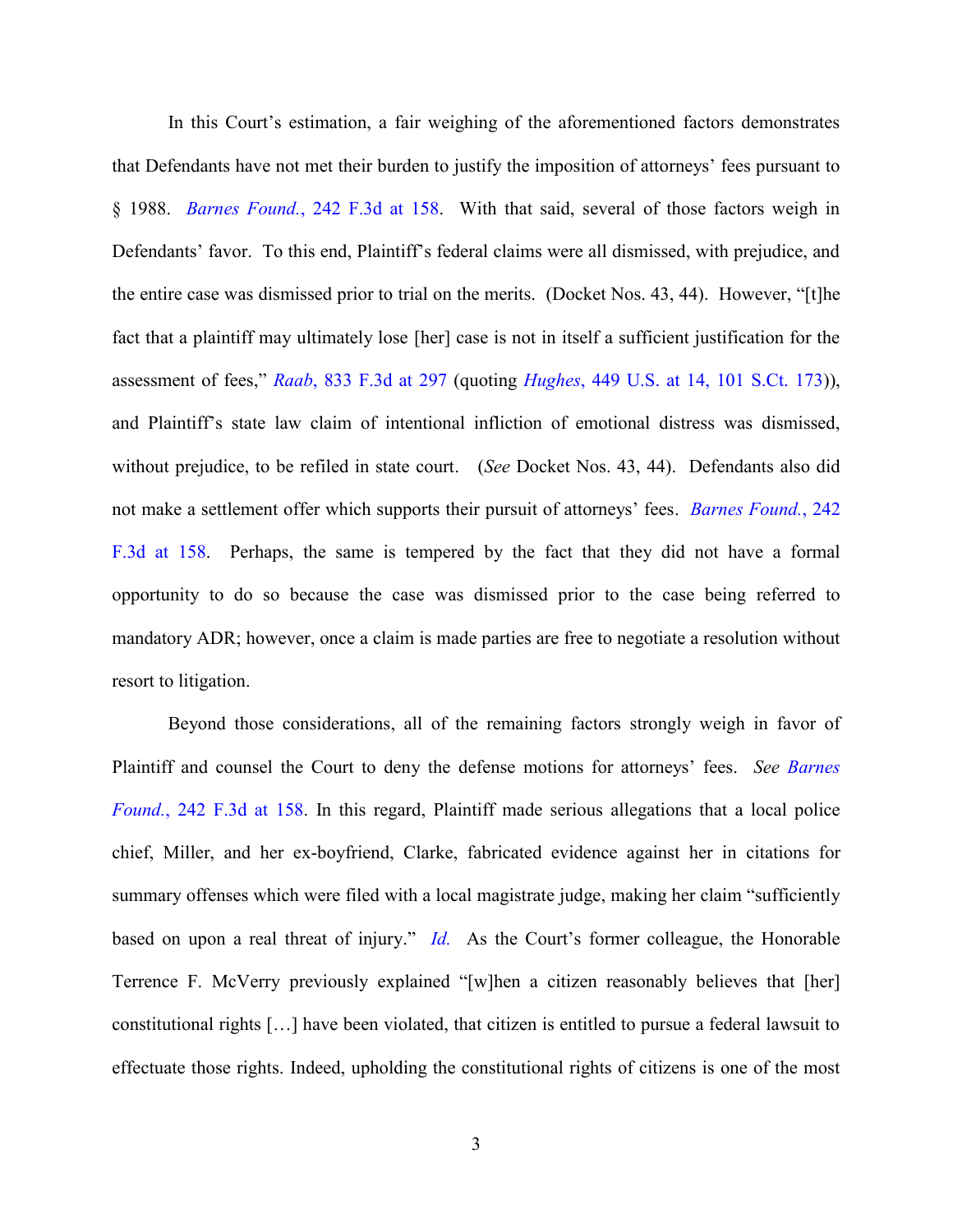important tasks of the federal judiciary." *Yurisic v. Carter*[, No. 2:08-CV-971, 2010 WL](http://www.westlaw.com/Find/default.wl?rs=kmfn4.8&vr=2.0&kmvr=2.6&FindType=Y&DB=0000999&serialnum=2023208700&kmsource=da3.0)  [3811455, at \\*3 \(W.D. Pa. Sept. 21, 2010\).](http://www.westlaw.com/Find/default.wl?rs=kmfn4.8&vr=2.0&kmvr=2.6&FindType=Y&DB=0000999&serialnum=2023208700&kmsource=da3.0) Although this Court held that Plaintiff failed to sufficiently allege that she sustained a sufficient deprivation of liberty to permit her claim to move into discovery, such result was reached only after the Court noted a lack of binding authority from our Court of Appeals which was directly on point, (Docket No. 43 at 12-14, n.3), reviewed caselaw from outside this Circuit and gave careful consideration to all of the parties' arguments. *See e.g., Solomen v. Redwood Advisory Co.*[, 223 F. Supp. 2d 681, 685 \(E.D. Pa.](http://www.westlaw.com/Find/default.wl?rs=kmfn4.8&vr=2.0&kmvr=2.6&FindType=Y&DB=0004637&serialnum=2002615638&kmsource=da3.0)  [2002\)](http://www.westlaw.com/Find/default.wl?rs=kmfn4.8&vr=2.0&kmvr=2.6&FindType=Y&DB=0004637&serialnum=2002615638&kmsource=da3.0) ("The serious consideration that I gave to this question precludes my finding either that the answer was obvious or that the claim was therefore frivolous or unreasonable"); *[Musila v. Lock](http://www.westlaw.com/Find/default.wl?rs=kmfn4.8&vr=2.0&kmvr=2.6&FindType=Y&DB=0004637&serialnum=2031515705&kmsource=da3.0)  Haven Univ.*[, 970 F. Supp. 2d 384, 395 \(M.D. Pa. 2013\)](http://www.westlaw.com/Find/default.wl?rs=kmfn4.8&vr=2.0&kmvr=2.6&FindType=Y&DB=0004637&serialnum=2031515705&kmsource=da3.0) ("It took the Court considerable time and effort to research the nuances of [Plaintiff]'s claim, and it concludes that it was not unreasonable for [Plaintiff] to believe that he may have had a viable claim"). The Court did not rule on the merits of whether the Defendants fabricated evidence or not. (Docket No. 43 at 12- 14). Rather, the Court concluded that Plaintiff could not sustain a [§ 1983](http://www.westlaw.com/Find/default.wl?rs=kmfn4.8&vr=2.0&kmvr=2.6&FindType=L&DB=1000546&DocName=42USCAS1983&kmsource=da3.0) claim because the underlying citations were dismissed at a preliminary hearing that she attended and it appears that those citations were dismissed only due to the fact that the chief of police did not himself appear at the proceeding. (*Id.*). It was simply not unreasonable for Plaintiff to assert claims based on this factual scenario and she may still have a viable claim against Defendants in another forum. *See Raab*[, 833 F.3d at 298;](http://www.westlaw.com/Find/default.wl?rs=kmfn4.8&vr=2.0&kmvr=2.6&FindType=Y&DB=0000506&serialnum=2039584788&kmsource=da3.0) *see also Musila*[, 970 F. Supp. 2d at 395.](http://www.westlaw.com/Find/default.wl?rs=kmfn4.8&vr=2.0&kmvr=2.6&FindType=Y&DB=0004637&serialnum=2031515705&kmsource=da3.0) Overall, the Court cannot conclude on this record that Plaintiff's suit was "frivolous, unreasonable, or without foundation.'" *See Raab*[, 833 F.3d at 298](http://www.westlaw.com/Find/default.wl?rs=kmfn4.8&vr=2.0&kmvr=2.6&FindType=Y&DB=0000506&serialnum=2039584788&kmsource=da3.0) (quoting *Hughes*[, 449 U.S. at 14](http://www.westlaw.com/Find/default.wl?rs=kmfn4.8&vr=2.0&kmvr=2.6&FindType=Y&DB=0000780&serialnum=1980145644&kmsource=da3.0)) ("Even if a plaintiff's allegations are ultimately 'legally insufficient to require a trial,' that alone is not enough to